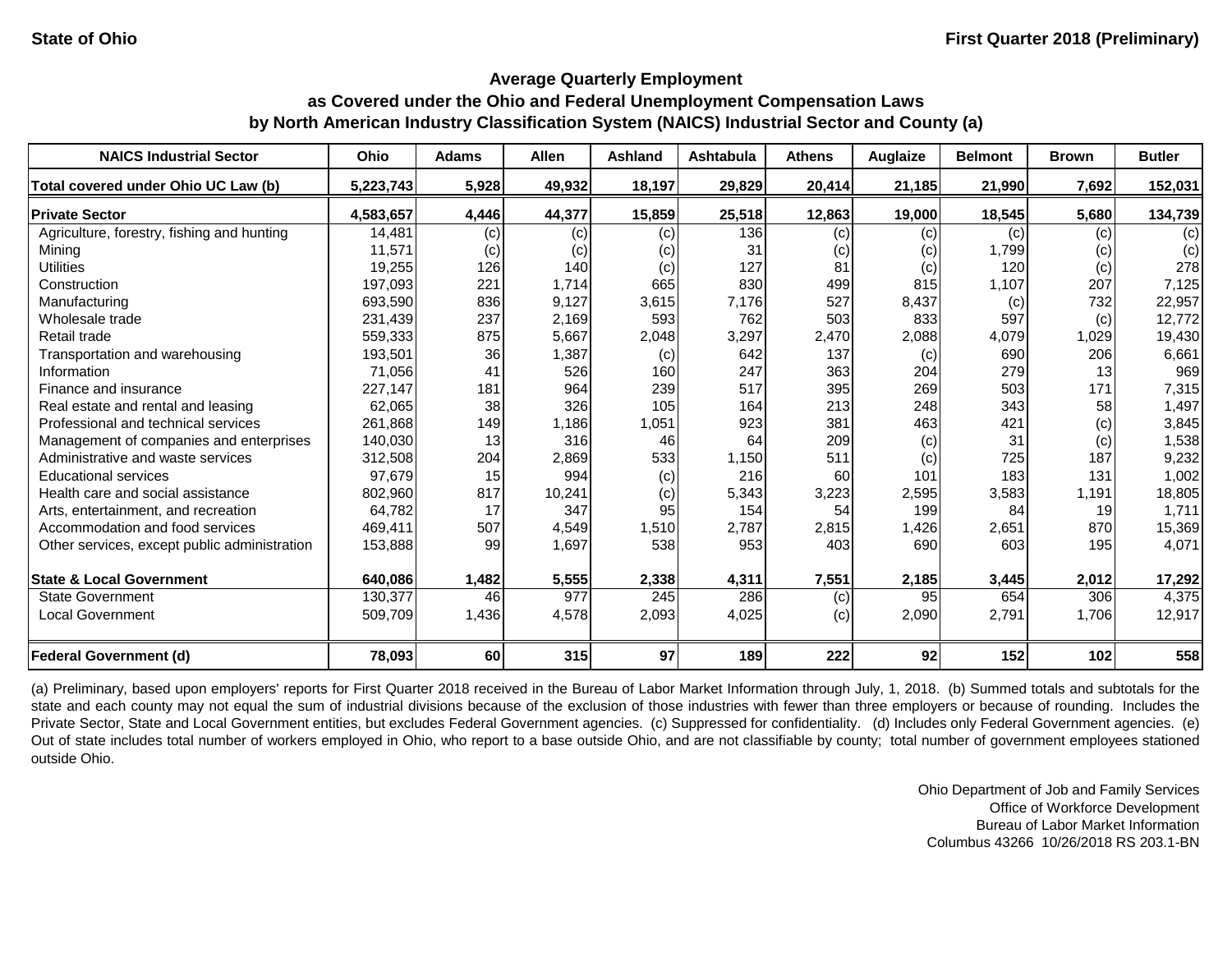| <b>NAICS Industrial Sector</b>               | Carroll         | Champaign | <b>Clark</b> | <b>Clermont</b> | <b>Clinton</b> | Columbiana | Coshocton | Crawford | Cuyahoga | <b>Darke</b> |
|----------------------------------------------|-----------------|-----------|--------------|-----------------|----------------|------------|-----------|----------|----------|--------------|
| Total covered under Ohio UC Law (b)          | 5,939           | 10,566    | 46,863       | 57,519          | 17,406         | 28,373     | 9,814     | 12,108   | 697,514  | 18,065       |
| <b>Private Sector</b>                        | 4,986           | 8,717     | 40,515       | 50,414          | 15,255         | 24,276     | 8,400     | 10,380   | 620,770  | 15,965       |
| Agriculture, forestry, fishing and hunting   | 11              | (c)       | 399          | (c)             | (c)            | 128        | 62        | (c)      | 151      | (c)          |
| Mining                                       | 85              | (c)       | 122          | (c)             | (c)            | 176        | 98        | (c)      | 365      | (c)          |
| <b>Utilities</b>                             | 45              | (c)       | (c)          | 368             | (c)            | (c)        | 263       | (c)      | 1,455    | 50           |
| Construction                                 | 422             | 240       | 910          | 3,107           | 264            | 910        | 219       | 349      | 19,648   | 767          |
| Manufacturing                                | 1,167           | 3,723     | 6,955        | 5,953           | 3,419          | 6,333      | 2,608     | 2,470    | 68,171   | 5,004        |
| Wholesale trade                              | 122             | (c)       | (c)          | 1,859           | (c)            | (c)        | 154       | 448      | 33,849   | 842          |
| Retail trade                                 | 774             | 985       | 5,339        | 9,642           | 1,599          | 3,714      | 1,167     | 1,334    | 60,750   | 1,867        |
| Transportation and warehousing               | 291             | 270       | 2,215        | 2,217           | 3,233          | 1,021      | 210       | (c)      | 18,919   | 1,079        |
| Information                                  | 16              | 70        | 113          | 1,091           | 668            | 141        | 60        | 56       | 11,407   | 67           |
| Finance and insurance                        | 77              | 192       | 2,944        | 2,541           | 447            | 469        | 205       | 574      | 39,727   | 571          |
| Real estate and rental and leasing           | 120             | 56        | 442          | 769             | 189            | 190        | 45        | 61       | 12,892   | 114          |
| Professional and technical services          | 165             | (c)       | 871          | 2,894           | 208            | 415        | (c)       | (c)      | 45,428   | 371          |
| Management of companies and enterprises      |                 | (c)       | 1,118        | 604             | 149            | 128        | (c)       | (c)      | 23,744   | 14           |
| Administrative and waste services            | 134             | 444       | 2,388        | 2,596           | 566            | 1,134      | 268       | 332      | 45,299   | 558          |
| <b>Educational services</b>                  | (c)             | (c)       | 678          | 507             | (c)            | 189        | 85        | (c)      | 20,222   | 50           |
| Health care and social assistance            | (c)             | (c)       | 7,707        | 6,394           | (c)            | 4,864      | 1,739     | (c)      | 128,750  | 2,316        |
| Arts, entertainment, and recreation          | 53              | 100       | 322          | 862             | 115            | 214        | 76        | 63       | 11,892   | 117          |
| Accommodation and food services              | 593             | 622       | 4,630        | 6,862           | 1,209          | 2,357      | 677       | 1,133    | 57,022   | 1,015        |
| Other services, except public administration | 186             | 342       | 1,565        | 2,040           | 263            | 952        | 238       | 325      | 21,080   | 518          |
| <b>State &amp; Local Government</b>          | 953             | 1,849     | 6,348        | 7,105           | 2,151          | 4,097      | 1,414     | 1,728    | 76,744   | 2,100        |
| <b>State Government</b>                      | $\overline{38}$ | 52        | 160          | 804             | 129            | 295        | 47        | 116      | 4,254    | 49           |
| <b>Local Government</b>                      | 915             | 1,797     | 6,188        | 6,301           | 2,022          | 3,802      | 1,367     | 1,612    | 72,490   | 2,051        |
| <b>Federal Government (d)</b>                | 48              | 65        | 553          | 370             | 129            | 589        | 76        | 81       | 16,176   | 100          |

(a) Preliminary, based upon employers' reports for First Quarter 2018 received in the Bureau of Labor Market Information through July, 1, 2018. (b) Summed totals and subtotals for the state and each county may not equal the sum of industrial divisions because of the exclusion of those industries with fewer than three employers or because of rounding. Includes the Private Sector, State and Local Government entities, but excludes Federal Government agencies. (c) Suppressed for confidentiality. (d) Includes only Federal Government agencies. (e) Out of state includes total number of workers employed in Ohio, who report to a base outside Ohio, and are not classifiable by county; total number of government employees stationed outside Ohio.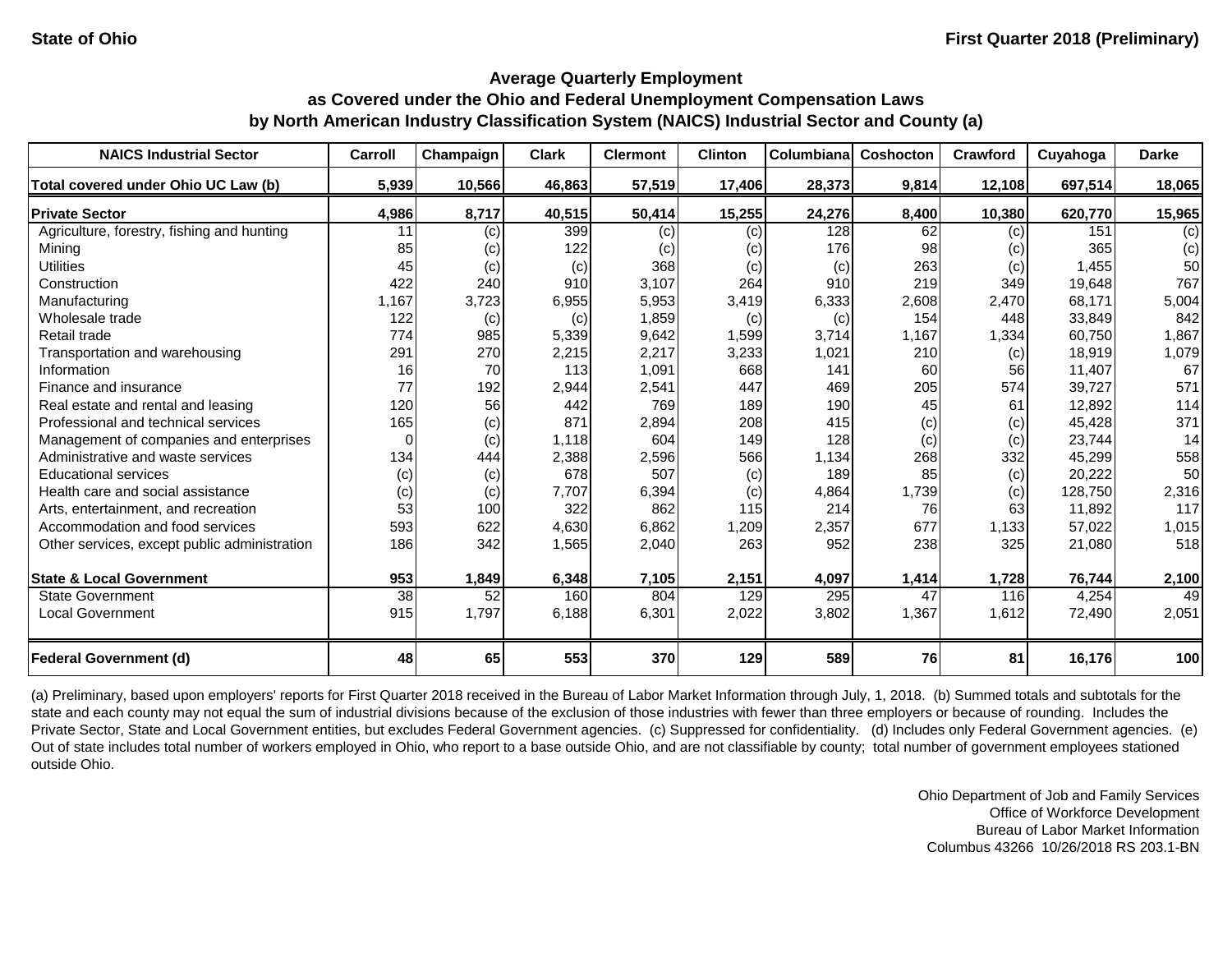| <b>NAICS Industrial Sector</b>               | <b>Defiance</b> | <b>Delaware</b> | <b>Erie</b> | <b>Fairfield</b> | <b>Fayette</b> | <b>Franklin</b> | <b>Fulton</b> | <b>Gallia</b> | Geauga | <b>Greene</b> |
|----------------------------------------------|-----------------|-----------------|-------------|------------------|----------------|-----------------|---------------|---------------|--------|---------------|
| Total covered under Ohio UC Law (b)          | 15,366          | 85,749          | 34,310      | 42,792           | 11,398         | 730,072         | 18,196        | 11,185        | 33,596 | 61,077        |
| <b>Private Sector</b>                        | 13,406          | 78,050          | 29,426      | 36,210           | 9,760          | 625,338         | 15,648        | 9,168         | 29,908 | 52,445        |
| Agriculture, forestry, fishing and hunting   | 226             | (c)             | (c)         | 74               | 116            | 347             | (c)           | (c)           | (c)    | (c)           |
| Mining                                       |                 | (c)             | (c)         | 10               |                | 245             | (c)           | (c)           | (c)    | (c)           |
| <b>Utilities</b>                             | (c)             | 155             | (c)         | 250              | (c)            | 3,631           | (c)           | 600           | (c)    | (c)           |
| Construction                                 | 301             | 3,092           | 911         | 2,108            | 222            | 24,852          | 647           | 465           | 1,917  | 1,489         |
| Manufacturing                                | 3,157           | 6,093           | 6,267       | 4,039            | 1,776          | 38,115          | 7,021         | 633           | 7,282  | 3,685         |
| Wholesale trade                              | (c)             | 2,197           | 982         | 877              | (c)            | 28,703          | 841           | 128           | 1,919  | 1,163         |
| Retail trade                                 | 2,339           | 12,064          | 4,648       | 6,618            | 2,503          | 66,525          | 1,575         | 1,420         | 4,505  | 10,927        |
| Transportation and warehousing               | 566             | 2,446           | (c)         | 856              | 1,259          | 42,568          | (c)           | 255           | (c)    | (c)           |
| Information                                  | 196             | 553             | 415         | 252              | 43             | 14,868          | 66            | 46            | 92     | 665           |
| Finance and insurance                        | 619             | 5,992           | 618         | 732              | 399            | 51,064          | 281           | 358           | 645    | 1,205         |
| Real estate and rental and leasing           | 88              | 868             | 265         | 427              | 42             | 11,532          | 89            | 43            | 187    | 526           |
| Professional and technical services          | (c)             | 5,593           | 522         | 1,136            | (c)            | 46,796          | (c)           | 89            | 1,152  | 8,864         |
| Management of companies and enterprises      | (c)             | 10,291          | 191         | 193              | (c)            | 24,530          | (c)           | (c)           | 233    | 1,064         |
| Administrative and waste services            | 617             | 3,934           | 633         | 3,082            | 454            | 51,855          | 288           | (c)           | 1,394  | 2,488         |
| <b>Educational services</b>                  | (c)             | 1,609           | 286         | 308              | (c)            | 15,286          | (c)           | (c)           | 639    | 1,755         |
| Health care and social assistance            | (c)             | 8,022           | 5,235       | 7,270            | (c)            | 110,248         | (c)           | (c)           | 4,846  | 7,096         |
| Arts, entertainment, and recreation          | 69              | 1,973           | 1,224       | 375              | 110            | 9,354           | 268           | (c)           | 369    | 470           |
| Accommodation and food services              | 1,440           | 10,124          | 5,166       | 6,192            | 1,135          | 62,921          | 899           | (c)           | 2,442  | 8,404         |
| Other services, except public administration | 550             | 2,779           | 857         | 1,411            | 185            | 21,897          | 386           | 322           | 1,352  | 1,506         |
| <b>State &amp; Local Government</b>          | 1,960           | 7,699           | 4,884       | 6,582            | 1,638          | 104,734         | 2,548         | 2,017         | 3,688  | 8,632         |
| <b>State Government</b>                      | 83              | 345             | 1,040       | 807              | 47             | 53,688          | 109           | 259           | 227    | (c)           |
| <b>Local Government</b>                      | 1,877           | 7,354           | 3,844       | 5,775            | 1,591          | 51,046          | 2,439         | 1,758         | 3,461  | (c)           |
| <b>Federal Government (d)</b>                | 79              | 234             | 239         | 233              | 49             | 13,067          | 94            | 63            | 103    | 13,995        |

(a) Preliminary, based upon employers' reports for First Quarter 2018 received in the Bureau of Labor Market Information through July, 1, 2018. (b) Summed totals and subtotals for the state and each county may not equal the sum of industrial divisions because of the exclusion of those industries with fewer than three employers or because of rounding. Includes the Private Sector, State and Local Government entities, but excludes Federal Government agencies. (c) Suppressed for confidentiality. (d) Includes only Federal Government agencies. (e) Out of state includes total number of workers employed in Ohio, who report to a base outside Ohio, and are not classifiable by county; total number of government employees stationed outside Ohio.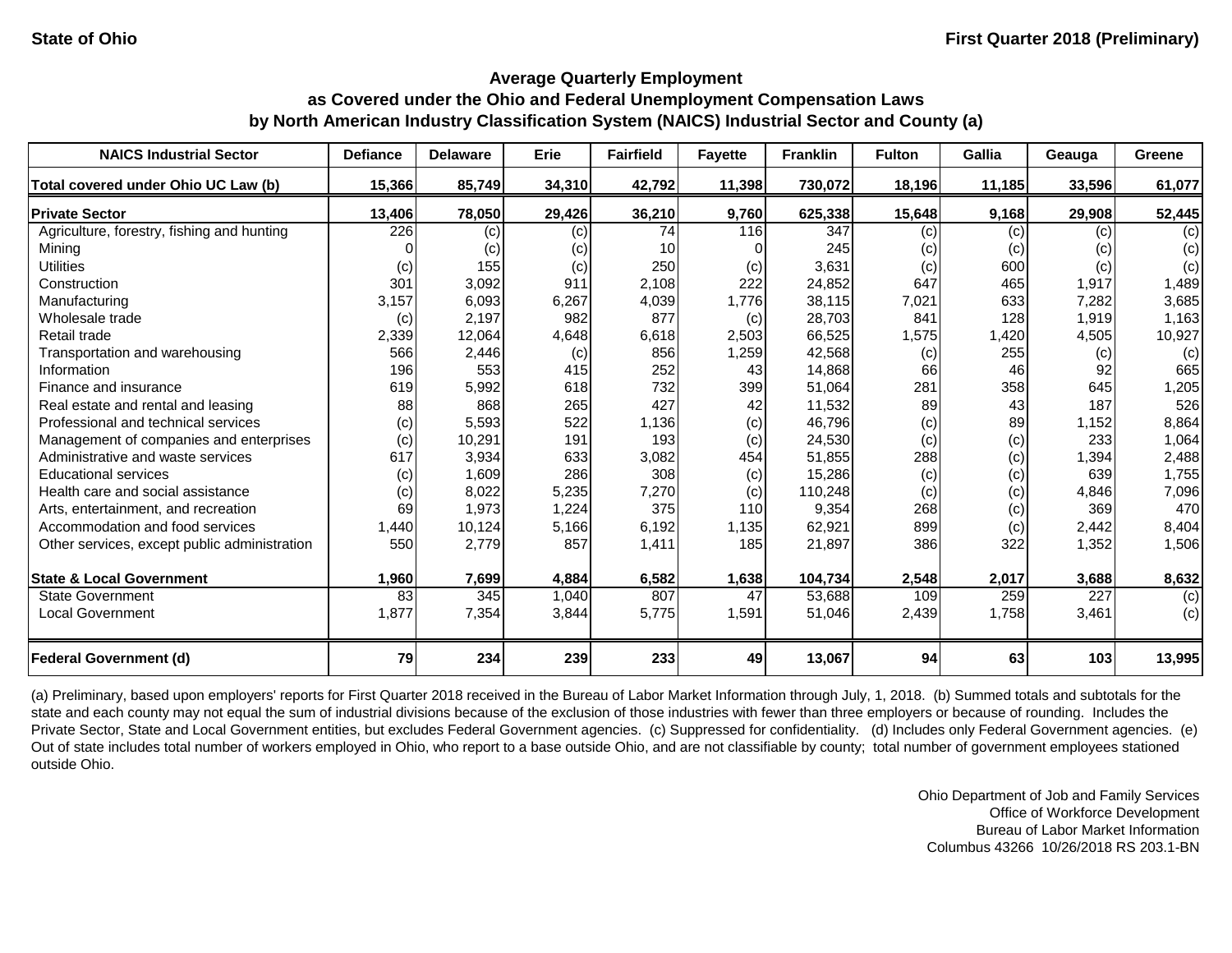| <b>NAICS Industrial Sector</b>               | <b>Guernsey</b> | <b>Hamilton</b> | <b>Hancock</b> | Hardin | <b>Harrison</b> | <b>Henry</b> | <b>Highland</b> | <b>Hocking</b> | <b>Holmes</b> | Huron  |
|----------------------------------------------|-----------------|-----------------|----------------|--------|-----------------|--------------|-----------------|----------------|---------------|--------|
| Total covered under Ohio UC Law (b)          | 15,068          | 500,063         | 44,974         | 8,206  | 3,710           | 10,608       | 10,462          | 6,345          | 19,156        | 19,991 |
| <b>Private Sector</b>                        | 12,925          | 457,164         | 41,714         | 6,889  | 2,974           | 8,770        | 8,171           | 4,684          | 17,608        | 17,695 |
| Agriculture, forestry, fishing and hunting   | 36              | 253             | (c)            | (c)    | (c)             | $\left( $    | $\overline{37}$ | (c)            | 159           | (c)    |
| Mining                                       | 532             | 137             | (c)            | (c)    | (c)             | (c)          | 19              | (c)            | 62            | (c)    |
| <b>Utilities</b>                             | 59              | 1,198           | 99             | 48     | 110             | 22           | 58              | (c)            | 139           | (c)    |
| Construction                                 | 714             | 21,328          | 1,055          | 119    | 185             | 495          | 298             | 258            | 2,236         | 1,130  |
| Manufacturing                                | 2,855           | 50,160          | 12,313         | 1,858  | 564             | 3,345        | 1,789           | 880            | 7,114         | 5,780  |
| Wholesale trade                              | 442             | 21,674          | 1,688          | 184    | 204             | 225          | 271             | 51             | 857           | (c)    |
| Retail trade                                 | 1,730           | 42,821          | 4,310          | 817    | 270             | 919          | 1,613           | 814            | 2,400         | 2,064  |
| Transportation and warehousing               | 578             | 12,845          | 3,808          | 199    | 301             | 517          | 131             | (c)            | 724           | 840    |
| Information                                  | 85              | 8,273           | 337            | 26     | (c)             | 74           | 73              | 32             | 76            | 121    |
| Finance and insurance                        | 327             | 30,964          | 589            | 212    | 63              | 249          | 416             | 134            | 380           | 408    |
| Real estate and rental and leasing           | 77              | 7,533           | 405            | 42     | 110             | 69           | 60              | 116            | 50            | 128    |
| Professional and technical services          | 360             | 37,841          | 1,409          | 140    | (c)             | 89           | 110             | (c)            | 322           | (c)    |
| Management of companies and enterprises      |                 | 25,250          | 2,052          | 0      | (c)             |              | 67              | (c)            | 44            | (c)    |
| Administrative and waste services            | 241             | 30,459          | 1,987          | 136    | 118             | 212          | 524             | 181            | 381           | 439    |
| <b>Educational services</b>                  | 56              | 12,144          | 953            | (c)    | $\overline{0}$  | 39           | 77              | (c)            | (c)           | 265    |
| Health care and social assistance            | 2,905           | 85,455          | 5,159          | (c)    | 392             | 1,420        | 1,346           | (c)            | (c)           | 2,596  |
| Arts, entertainment, and recreation          | 38              | 8,835           | 176            | 49     | 10              | 35           | 66              | 20             | 37            | 85     |
| Accommodation and food services              | 1,552           | 44,702          | 4,021          | 729    | 170             | 658          | 907             | 1,088          | 1,302         | 1,700  |
| Other services, except public administration | 332             | 15,290          | 1,298          | 203    | (c)             | 272          | 309             | 201            | 313           | 657    |
| <b>State &amp; Local Government</b>          | 2,143           | 42,899          | 3,260          | 1,317  | 736             | 1,838        | 2,291           | 1,661          | 1,548         | 2,296  |
| <b>State Government</b>                      | 498             | 8,887           | 172            | 43     | $\overline{47}$ | 43           | 85              | 275            | 43            | 79     |
| <b>Local Government</b>                      | 1,645           | 34,012          | 3,088          | 1,274  | 689             | 1,795        | 2,206           | 1,386          | 1,505         | 2,217  |
| <b>Federal Government (d)</b>                | 115             | 8,262           | 142            | 62     | 46              | 66           | 100             | 43             | 60            | 139    |

(a) Preliminary, based upon employers' reports for First Quarter 2018 received in the Bureau of Labor Market Information through July, 1, 2018. (b) Summed totals and subtotals for the state and each county may not equal the sum of industrial divisions because of the exclusion of those industries with fewer than three employers or because of rounding. Includes the Private Sector, State and Local Government entities, but excludes Federal Government agencies. (c) Suppressed for confidentiality. (d) Includes only Federal Government agencies. (e) Out of state includes total number of workers employed in Ohio, who report to a base outside Ohio, and are not classifiable by county; total number of government employees stationed outside Ohio.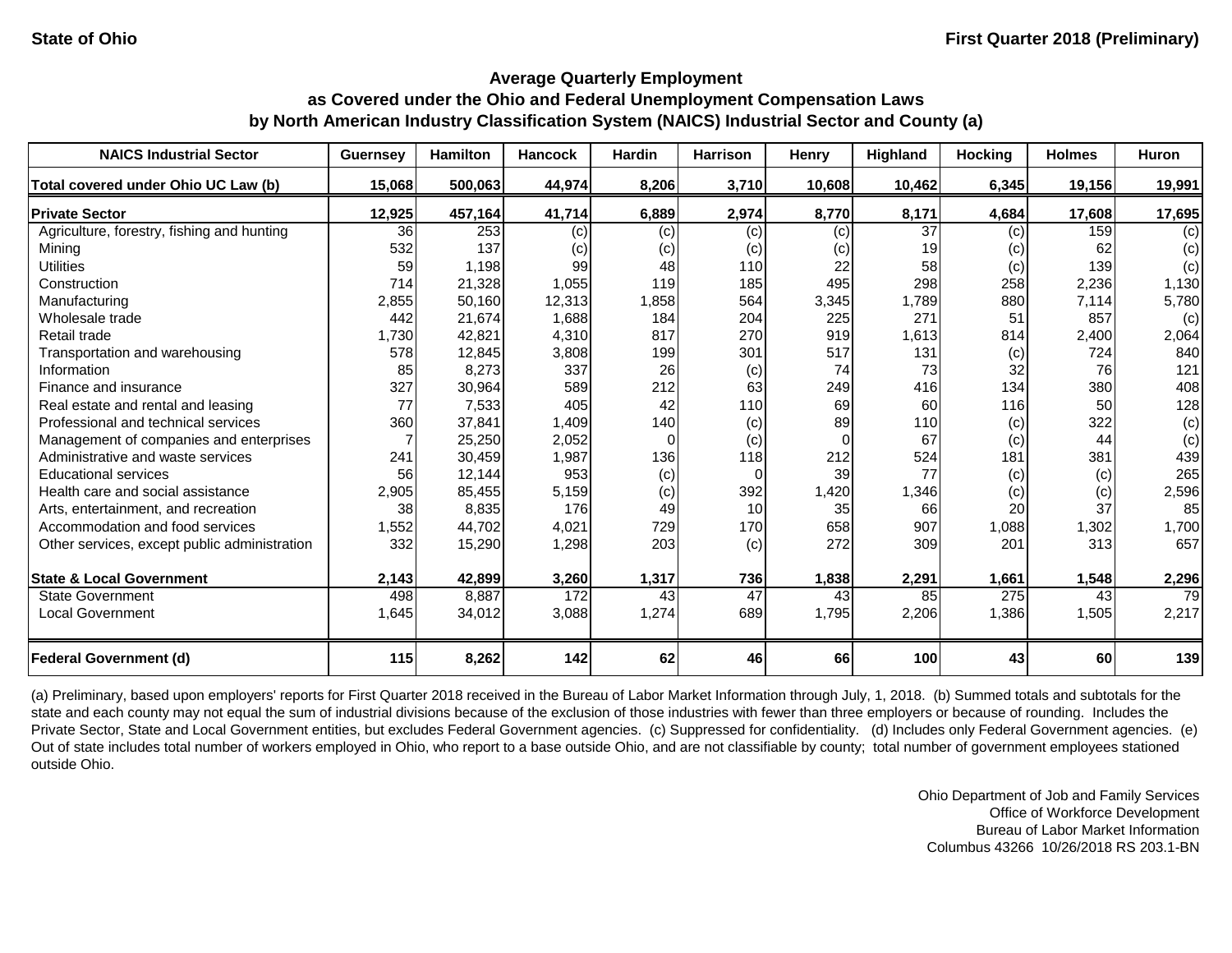| <b>NAICS Industrial Sector</b>               | <b>Jackson</b> | <b>Jefferson</b> | <b>Knox</b> | Lake   | Lawrence         | Licking | Logan  | Lorain | Lucas   | <b>Madison</b> |
|----------------------------------------------|----------------|------------------|-------------|--------|------------------|---------|--------|--------|---------|----------------|
| Total covered under Ohio UC Law (b)          | 10,243         | 19,819           | 19,641      | 92,636 | 12,223           | 58,720  | 19,715 | 94,571 | 205,020 | 17,175         |
| <b>Private Sector</b>                        | 8,779          | 16,687           | 17,024      | 81,878 | 9,588            | 50,856  | 17,604 | 80,205 | 179,846 | 14,122         |
| Agriculture, forestry, fishing and hunting   | 41             |                  | 99          | 588    |                  | 697     | 120    | (c)    | 274     | 254            |
| Mining                                       | 43             | 53               | 78          | 173    | (c)              | 62      | 33     | (c)    | 96      | $\Omega$       |
| <b>Utilities</b>                             | 42             | 785              | 47          | 993    | 91               | 216     | 32     | 236    | 389     | $\Omega$       |
| Construction                                 | 329            | 833              | 929         | 3,569  | 727              | 2,535   | 538    | 3,798  | 7,850   | 454            |
| Manufacturing                                | 2,940          | 1,337            | 4,471       | 21,146 | (c)              | 7,319   | 5,140  | 16,536 | 24,421  | 4,184          |
| Wholesale trade                              | 139            | 474              | 475         | 3,423  | 219              | 1,576   | 416    | 3,303  | 6,917   | 327            |
| Retail trade                                 | 1,418          | 2,811            | 2,093       | 12,085 | 1,806            | 7,404   | 1,540  | 12,145 | 23,382  | 2,143          |
| Transportation and warehousing               | 145            | 1,309            | 287         | 1,171  | 614              | 7,023   | 2,336  | 2,184  | 6,114   | 2,587          |
| Information                                  | 58             | 264              | 143         | 683    | 61               | 255     | 72     | 605    | 1,691   | 52             |
| Finance and insurance                        | 257            | 382              | 379         | 1,435  | 276              | 2,392   | 302    | 1,646  | 5,564   | 138            |
| Real estate and rental and leasing           | 59             | 210              | 147         | 796    | 178              | 462     | 163    | 821    | 2,167   | 57             |
| Professional and technical services          | 124            | (c)              | 287         | 2,976  | 203              | 2,043   | (c)    | 2,314  | 8,526   | (c)            |
| Management of companies and enterprises      | 42             | (c)              | 101         | 1,213  | 80               | 630     | (c)    | 1,218  | 5,985   | (c)            |
| Administrative and waste services            | 608            | 1,007            | 904         | 4,941  | 486              | 2,594   | 1,896  | 5,659  | 15,184  | 862            |
| <b>Educational services</b>                  | (c)            | (c)              | 1,310       | 1,651  | 64               | 996     | 17     | 2,500  | 3,410   | (c)            |
| Health care and social assistance            | (c)            | (c)              | 3,004       | 11,732 | 2,758            | 6,792   | 1,821  | 13,671 | 38,017  | (c)            |
| Arts, entertainment, and recreation          | 26             | 157              | 58          | 914    | 29               | 489     | 544    | 830    | 3,692   | 46             |
| Accommodation and food services              | 964            | 1,632            | 1,682       | 9,646  | 1,137            | 5,249   | 1,322  | 8,992  | 19,819  | 1,066          |
| Other services, except public administration | 214            | 597              | 531         | 2,746  | 266              | 2,122   | 445    | 2,789  | 6,350   | 150            |
| <b>State &amp; Local Government</b>          | 1,464          | 3,132            | 2,617       | 10,758 | 2,635            | 7,864   | 2,111  | 14,366 | 25,174  | 3,053          |
| <b>State Government</b>                      | 138            | 69               | 287         | 85     | $\overline{210}$ | 1,025   | 75     | 1,157  | 7,351   | 1,317          |
| <b>Local Government</b>                      | 1,326          | 3,063            | 2,330       | 10,673 | 2,425            | 6,839   | 2,036  | 13,209 | 17,823  | 1,736          |
| <b>Federal Government (d)</b>                | 72             | 165              | 107         | 461    | 125              | 353     | 122    | 1,082  | 1,791   | 80             |

(a) Preliminary, based upon employers' reports for First Quarter 2018 received in the Bureau of Labor Market Information through July, 1, 2018. (b) Summed totals and subtotals for the state and each county may not equal the sum of industrial divisions because of the exclusion of those industries with fewer than three employers or because of rounding. Includes the Private Sector, State and Local Government entities, but excludes Federal Government agencies. (c) Suppressed for confidentiality. (d) Includes only Federal Government agencies. (e) Out of state includes total number of workers employed in Ohio, who report to a base outside Ohio, and are not classifiable by county; total number of government employees stationed outside Ohio.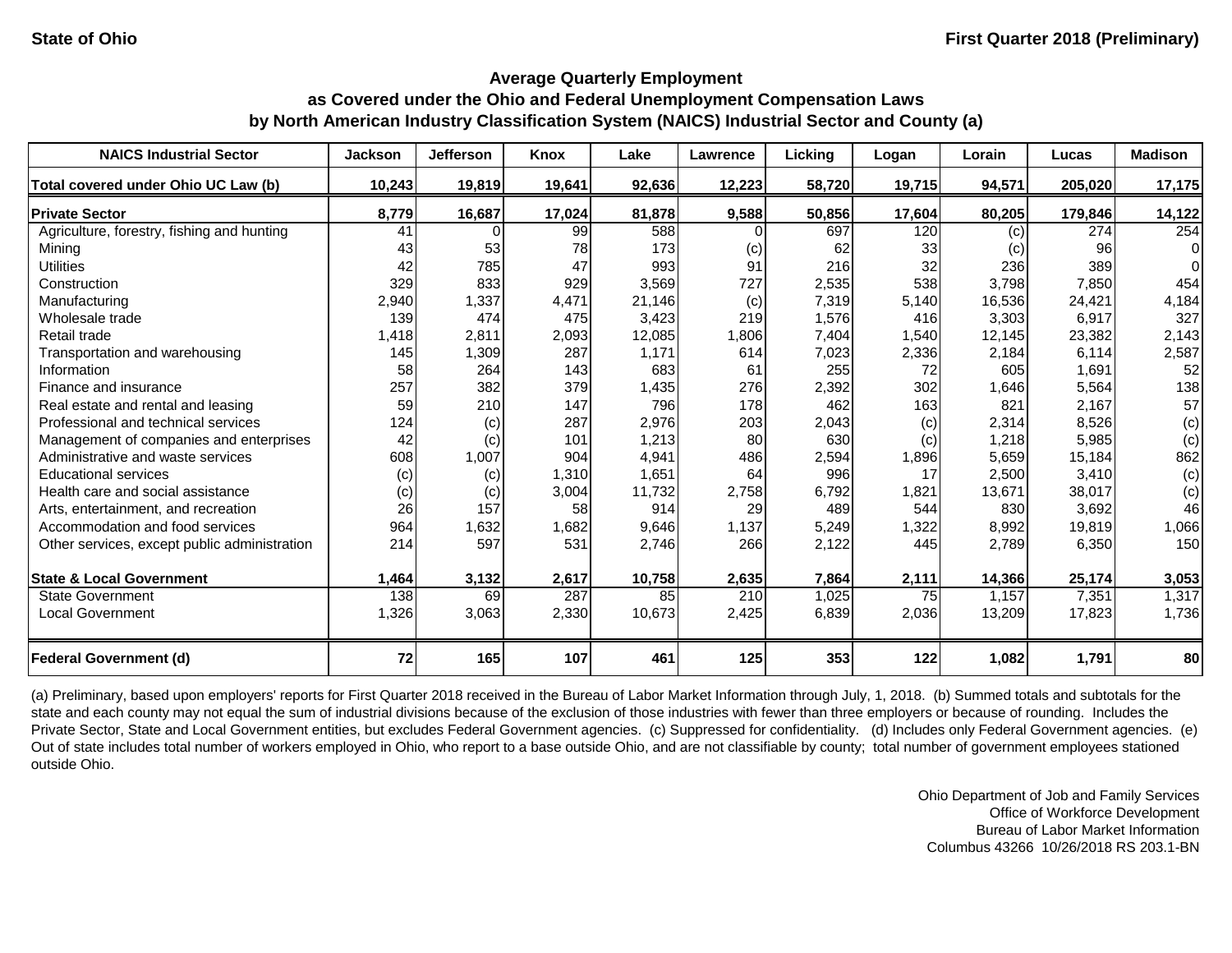| <b>NAICS Industrial Sector</b>               | <b>Mahoning</b> | <b>Marion</b> | <b>Medina</b> | <b>Meigs</b> | <b>Mercer</b> | <b>Miami</b> | <b>Monroe</b> | Montgomery | <b>Morgan</b> | <b>Morrow</b> |
|----------------------------------------------|-----------------|---------------|---------------|--------------|---------------|--------------|---------------|------------|---------------|---------------|
| Total covered under Ohio UC Law (b)          | 94,263          | 24,356        | 58,957        | 3,499        | 20,044        | 39,782       | 2,583         | 247,945    | 2,590         | 4,973         |
| <b>Private Sector</b>                        | 81,611          | 20,602        | 52,128        | 2,466        | 17,485        | 35,165       | 1,766         | 221,455    | 1,988         | 3,414         |
| Agriculture, forestry, fishing and hunting   | 141             | (c)           | 137           | (c)          | (c)           | 95           | 13            | 186        | (c)           | 43            |
| Mining                                       | 131             | (c)           | 11            | (c)          | (c)           | 57           | 104           | 62         | (c)           | 9             |
| <b>Utilities</b>                             | 340             | 97            | 47            | 30           | (c)           | (c)          | 44            | 605        | (c)           | (c)           |
| Construction                                 | 3,996           | 571           | 3,170         | 189          | 987           | 1,479        | 110           | 8,384      | 77            | 267           |
| Manufacturing                                | 9,003           | 6,142         | 9,142         | 159          | 6,972         | 10,671       | 18            | 28,114     | 445           | 876           |
| Wholesale trade                              | 4,200           | 698           | 3,398         | 46           | (c)           | (c)          | 37            | 9,480      | (c)           | 81            |
| Retail trade                                 | 11,926          | 2,649         | 8,012         | 532          | 2,047         | 4,628        | 331           | 23,526     | 289           | 575           |
| Transportation and warehousing               | 3,207           | 840           | 2,874         | 59           | 1,170         | 2,118        | 217           | 8,497      | 11            | (c)           |
| Information                                  | 1,000           | 214           | 321           | 13           | 150           | 93           | 13            | 7,059      | 27            | (c)           |
| Finance and insurance                        | 1,802           | 330           | 1,319         | 133          | 574           | 681          | 103           | 11,515     | 81            | 68            |
| Real estate and rental and leasing           | 946             | 397           | 607           | 47           | 74            | 243          | 27            | 2,789      |               | 71            |
| Professional and technical services          | 2,725           | 256           | 2,076         | (c)          | 341           | 1,020        | 43            | 12,587     | 24            | (c)           |
| Management of companies and enterprises      | 1,178           | 119           | 2,855         | (c)          | (c)           | 417          | $\Omega$      | 3,663      |               | (c)           |
| Administrative and waste services            | 6,112           | 1,412         | 2,852         | 81           | (c)           | 2,131        | 70            | 15,250     | 33            | 113           |
| <b>Educational services</b>                  | 655             | 57            | 506           | (c)          | (c)           | 179          | (c)           | 6,619      |               |               |
| Health care and social assistance            | 19,611          | 4,015         | 6,459         | (c)          | (c)           | 4,244        | (c)           | 51,056     | 380           | 658           |
| Arts, entertainment, and recreation          | 1,302           | 105           | 765           | $\Omega$     | 82            | 198          | (c)           | 2,636      | (c)           | 54            |
| Accommodation and food services              | 10,307          | 1,874         | 5,854         | 392          | 1,234         | 3,689        | (c)           | 22,615     | (c)           | 362           |
| Other services, except public administration | 3,031           | 653           | 1,722         | 77           | 729           | 1,250        | 110           | 6,812      | 25            | (c)           |
| <b>State &amp; Local Government</b>          | 12,652          | 3,754         | 6,829         | 1,033        | 2,559         | 4,617        | 817           | 26,490     | 602           | 1,559         |
| <b>State Government</b>                      | 2,655           | 709           | 121           | 36           | 190           | 128          | 37            | 1,109      | 57            | 67            |
| <b>Local Government</b>                      | 9,997           | 3,045         | 6,708         | 997          | 2,369         | 4,489        | 780           | 25,381     | 545           | 1,492         |
| <b>Federal Government (d)</b>                | 1,182           | 107           | 344           | 59           | 89            | 189          | 49            | 4,304      | 39            | 48            |

(a) Preliminary, based upon employers' reports for First Quarter 2018 received in the Bureau of Labor Market Information through July, 1, 2018. (b) Summed totals and subtotals for the state and each county may not equal the sum of industrial divisions because of the exclusion of those industries with fewer than three employers or because of rounding. Includes the Private Sector, State and Local Government entities, but excludes Federal Government agencies. (c) Suppressed for confidentiality. (d) Includes only Federal Government agencies. (e) Out of state includes total number of workers employed in Ohio, who report to a base outside Ohio, and are not classifiable by county; total number of government employees stationed outside Ohio.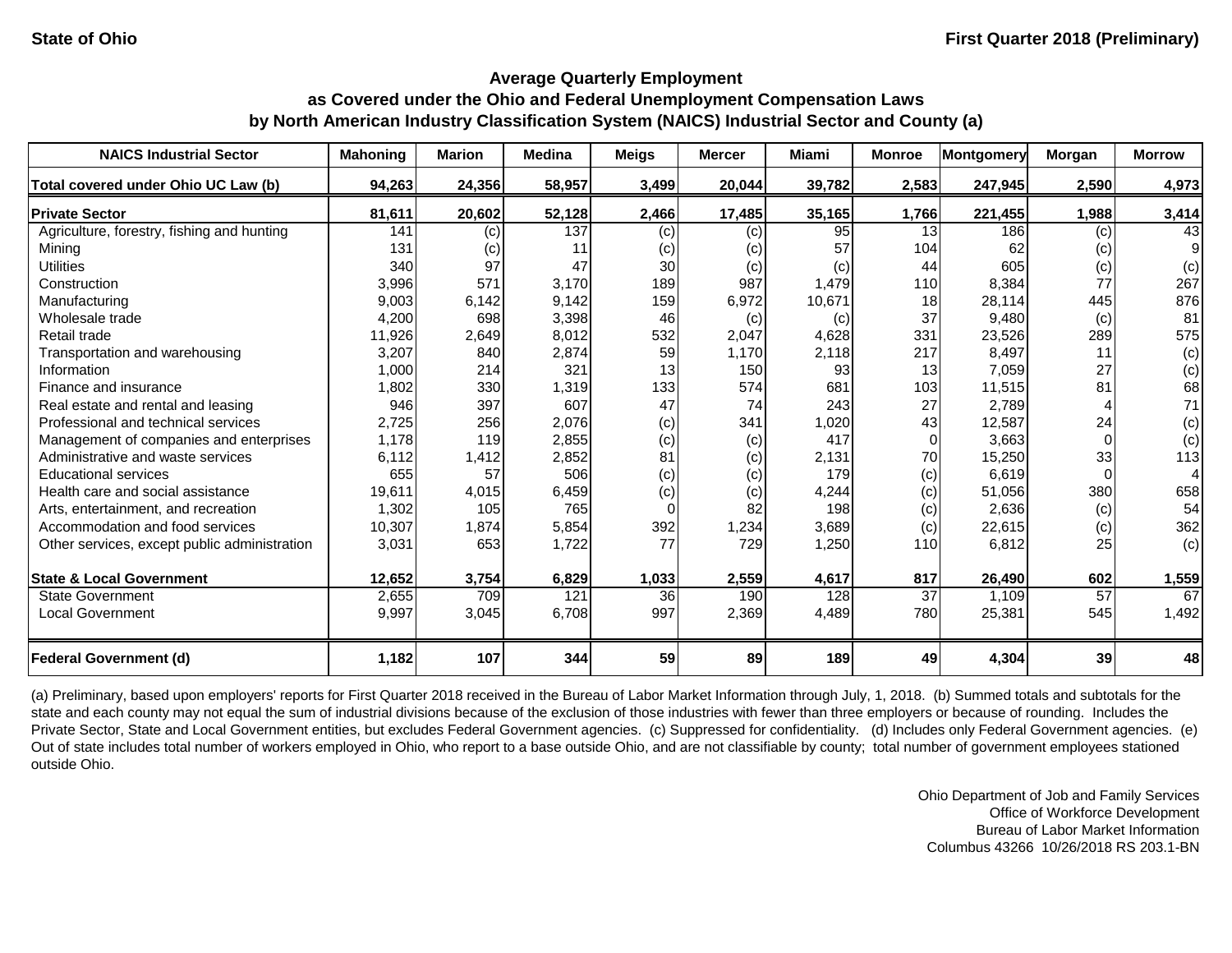# **Average Quarterly Employment as Covered under the Ohio and Federal Unemployment Compensation Laws**

| by North American Industry Classification System (NAICS) Industrial Sector and County (a) |  |  |  |  |
|-------------------------------------------------------------------------------------------|--|--|--|--|
|-------------------------------------------------------------------------------------------|--|--|--|--|

| <b>NAICS Industrial Sector</b>               | <b>Muskingum</b> | <b>Noble</b> | <b>Ottawa</b> | <b>Paulding</b> | <b>Perry</b> | Pickaway | <b>Pike</b> | Portage | <b>Preble</b> | Putnam         |
|----------------------------------------------|------------------|--------------|---------------|-----------------|--------------|----------|-------------|---------|---------------|----------------|
| Total covered under Ohio UC Law (b)          | 32,443           | 2,966        | 11,934        | 4,743           | 6,048        | 13,426   | 9,492       | 52,676  | 10,940        | 11,446         |
| <b>Private Sector</b>                        | 27,425           | 2,002        | 9,905         | 3,711           | 4,551        | 9,515    | 8,110       | 41,879  | 9,242         | 9,865          |
| Agriculture, forestry, fishing and hunting   | 26               |              | (c)           | (c)             | 12           | (c)      | (c)         | 138     | (c)           | (c)            |
| Mining                                       | 427              | 79           | (c)           | (c)             | 307          | (c)      | (c)         | 273     | (c)           | (c)            |
| <b>Utilities</b>                             | 235              | 12           | (c)           | (c)             | 28           | 34       | (c)         | (c)     | (c)           | (c)            |
| Construction                                 | 866              | 82           | 508           | 75              | 285          | 871      | 371         | 1,660   | 346           | 775            |
| Manufacturing                                | 2,758            | 252          | 2,017         | 1,395           | 905          | 1,861    | 987         | 10,263  | 3,167         | 3,552          |
| Wholesale trade                              | 808              | 107          | (c)           | (c)             | 235          | 314      | (c)         | 3,148   | (c)           | 457            |
| Retail trade                                 | 5,025            | 298          | 1,345         | 379             | 706          | 1,470    | 1,026       | 6,522   | 1,776         | 1,103          |
| Transportation and warehousing               | 1,703            | 144          | 238           | 207             | 65           | 535      | 460         | (c)     | 352           | (c)            |
| Information                                  | 632              | 14           | 59            | 22              | 23           | 26       | 35          | 467     | 24            | 59             |
| Finance and insurance                        | 737              | 95           | 287           | 98              | 152          | 269      | 219         | 630     | 221           | 297            |
| Real estate and rental and leasing           | 229              |              | 114           | 23              | 16           | 101      | 46          | 426     | 65            | 33             |
| Professional and technical services          | 687              | 161          | 173           | 87              | 88           | 160      | (c)         | 1,538   | (c)           | 228            |
| Management of companies and enterprises      | 213              | (c)          | 85            | (c)             | 109          | 87       | (c)         | 768     | (c)           | $\overline{0}$ |
| Administrative and waste services            | 1,344            | (c)          | 186           | (c)             | 168          | 606      | 2,141       | 1,176   | 199           | 347            |
| <b>Educational services</b>                  | 499              |              | (c)           | (c)             | (c)          | (c)      | (c)         | 501     | 14            | 140            |
| Health care and social assistance            | 6,341            | 328          | (c)           | (c)             | (c)          | (c)      | (c)         | 5,406   | 1,141         | 1,178          |
| Arts, entertainment, and recreation          | 232              | (c)          | 362           | (c)             | 14           | 47       | (c)         | 272     | 22            | 28             |
| Accommodation and food services              | 3,500            | (c)          | 1,438         | (c)             | 435          | 1,151    | (c)         | 5,627   | 990           | 797            |
| Other services, except public administration | 1,163            | 65           | 292           | 70              | 137          | 305      | 191         | 1,518   | 315           | 422            |
| <b>State &amp; Local Government</b>          | 5,018            | 964          | 2,029         | 1,032           | 1,497        | 3,911    | 1,382       | 10,797  | 1,698         | 1,581          |
| <b>State Government</b>                      | 296              | 476          | 151           | 35              | 37           | 1,350    | 83          | (c)     | 63            | 39             |
| <b>Local Government</b>                      | 4,722            | 488          | 1,878         | 997             | 1,460        | 2,561    | 1,299       | (c)     | 1,635         | 1,542          |
| <b>Federal Government (d)</b>                | 212              | 25           | 249           | 49              | 61           | 90       | 59          | 328     | 71            | 67             |

(a) Preliminary, based upon employers' reports for First Quarter 2018 received in the Bureau of Labor Market Information through July, 1, 2018. (b) Summed totals and subtotals for the state and each county may not equal the sum of industrial divisions because of the exclusion of those industries with fewer than three employers or because of rounding. Includes the Private Sector, State and Local Government entities, but excludes Federal Government agencies. (c) Suppressed for confidentiality. (d) Includes only Federal Government agencies. (e) Out of state includes total number of workers employed in Ohio, who report to a base outside Ohio, and are not classifiable by county; total number of government employees stationed outside Ohio.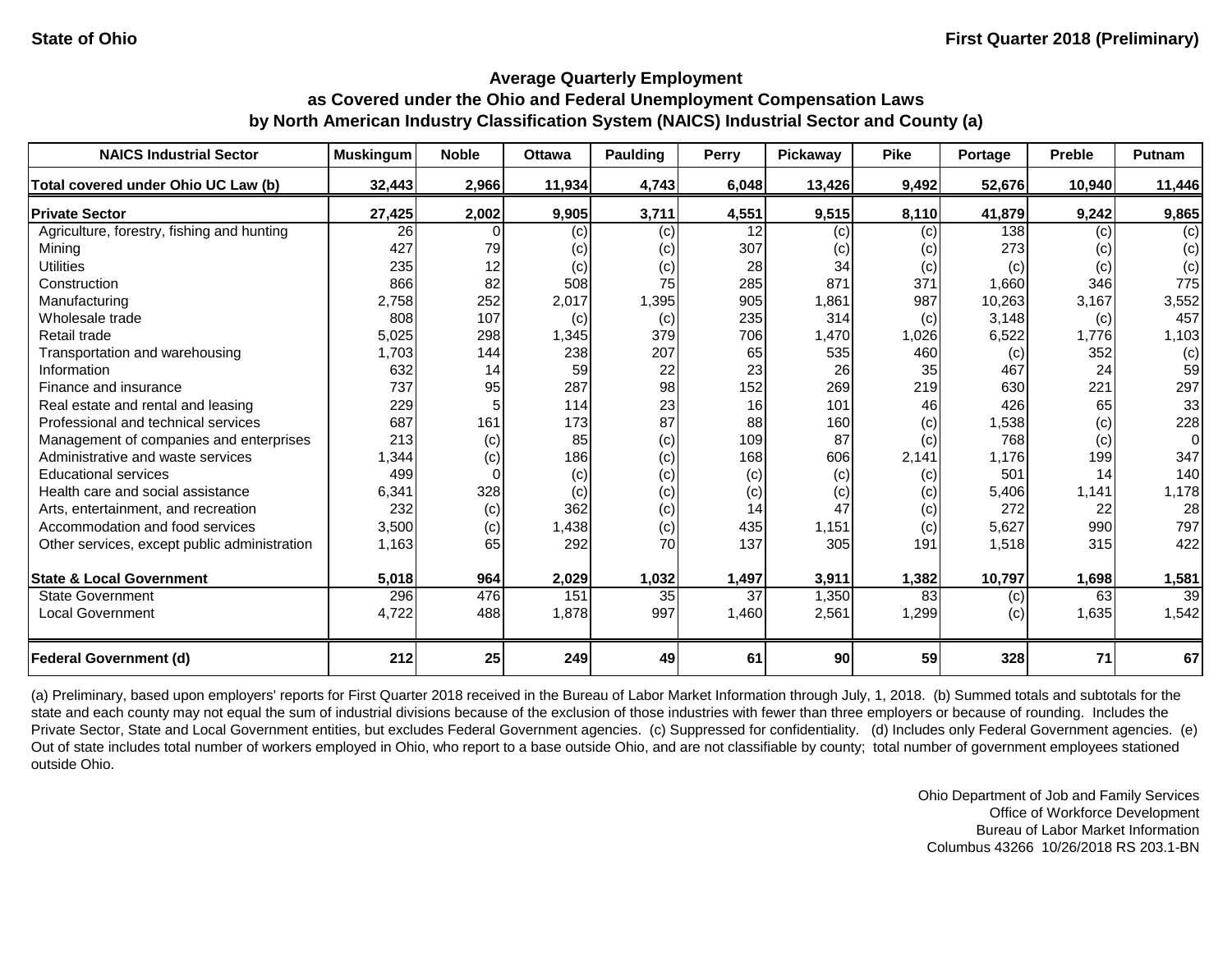| <b>NAICS Industrial Sector</b>               | <b>Richland</b> | <b>Ross</b> | <b>Sandusky</b> | <b>Scioto</b> | <b>Seneca</b> | <b>Shelby</b> | <b>Stark</b> | <b>Summit</b> | <b>Trumbull</b> | <b>Tuscarawas</b> |
|----------------------------------------------|-----------------|-------------|-----------------|---------------|---------------|---------------|--------------|---------------|-----------------|-------------------|
| Total covered under Ohio UC Law (b)          | 49,399          | 26,583      | 25,800          | 22,912        | 19,018        | 26,961        | 156,933      | 260,122       | 65,153          | 35,140            |
| <b>Private Sector</b>                        | 42,532          | 21,816      | 22,895          | 18,148        | 16,482        | 24,613        | 138,812      | 233,971       | 56,201          | 30,588            |
| Agriculture, forestry, fishing and hunting   | (c)             | 73          | (c)             | (c)           | 50            | 138           | 185          | 47            | 91              | 134               |
| Mining                                       | (c)             | 22          | (c)             | (c)           | 127           |               | 365          | 124           | 78              | 867               |
| <b>Utilities</b>                             | (c)             | 195         | 43              | 102           | 110           | (c)           | 601          | 1,021         | 145             | 102               |
| Construction                                 | 1,822           | 615         | 810             | 453           | 856           | 1,481         | 6,672        | 9,698         | 2,189           | 1,197             |
| Manufacturing                                | 9,982           | 4,252       | 9,760           | 1,362         | 4,277         | 12,865        | 25,621       | 28,621        | 10,294          | 7,369             |
| Wholesale trade                              | 1,616           | 530         | 605             | 357           | 596           | 1,302         | 5,360        | 13,222        | 2,066           | 1,139             |
| Retail trade                                 | 6,575           | 3,975       | 2,548           | 3,065         | 2,147         | 1,803         | 19,150       | 29,419        | 10,135          | 4,291             |
| Transportation and warehousing               | (c)             | 754         | 684             | 549           | 596           | (c)           | 3,343        | 8,823         | 2,309           | 894               |
| Information                                  | 515             | 277         | 143             | 133           | 205           | 90            | 1,511        | 4,000         | 383             | 220               |
| Finance and insurance                        | 1,053           | 497         | 492             | 455           | 413           | 323           | 5,175        | 10,411        | 1,359           | 647               |
| Real estate and rental and leasing           | 298             | 142         | 370             | 231           | 71            | 79            | 1,312        | 2,765         | 804             | 303               |
| Professional and technical services          | 847             | 305         | 425             | 615           | (c)           | (c)           | 5,044        | 13,282        | 1,257           | 983               |
| Management of companies and enterprises      | 72              | 219         | 220             | 77            | (c)           | (c)           | 1,168        | 14,877        | 691             | 226               |
| Administrative and waste services            | 3,658           | 918         | 698             | 442           | 471           | 1,041         | 8,165        | 16,030        | 4,002           | 1,805             |
| <b>Educational services</b>                  | 516             | 80          | (c)             | 153           | 1,117         | 150           | 3,367        | 3,781         | 502             | 195               |
| Health care and social assistance            | 7,678           | 5,122       | (c)             | 7,143         | 2,329         | 1,892         | 28,044       | 43,884        | 10,455          | 5,198             |
| Arts, entertainment, and recreation          | 651             | 116         | 175             | 44            | 85            | 77            | 1,543        | 4,172         | 501             | 225               |
| Accommodation and food services              | 4,546           | 3,196       | 2,008           | 2,463         | 2,014         | 1,322         | 16,592       | 21,779        | 6,896           | 3,740             |
| Other services, except public administration | 1,262           | 525         | 674             | 480           | 642           | 725           | 5,594        | 8,015         | 2,041           | 1,055             |
| <b>State &amp; Local Government</b>          | 6,867           | 4,767       | 2,905           | 4,764         | 2,536         | 2,348         | 18,121       | 26,151        | 8,952           | 4,552             |
| <b>State Government</b>                      | 1,436           | 1,592       | 102             | 1,415         | 291           | 188           | 1,312        | 4,140         | 722             | 491               |
| <b>Local Government</b>                      | 5,431           | 3,175       | 2,803           | 3,349         | 2,245         | 2,160         | 16,809       | 22,011        | 8,230           | 4,061             |
| <b>Federal Government (d)</b>                | 644             | 1,628       | 106             | 164           | 118           | 73            | 970          | 1,790         | 529             | 254               |

(a) Preliminary, based upon employers' reports for First Quarter 2018 received in the Bureau of Labor Market Information through July, 1, 2018. (b) Summed totals and subtotals for the state and each county may not equal the sum of industrial divisions because of the exclusion of those industries with fewer than three employers or because of rounding. Includes the Private Sector, State and Local Government entities, but excludes Federal Government agencies. (c) Suppressed for confidentiality. (d) Includes only Federal Government agencies. (e) Out of state includes total number of workers employed in Ohio, who report to a base outside Ohio, and are not classifiable by county; total number of government employees stationed outside Ohio.